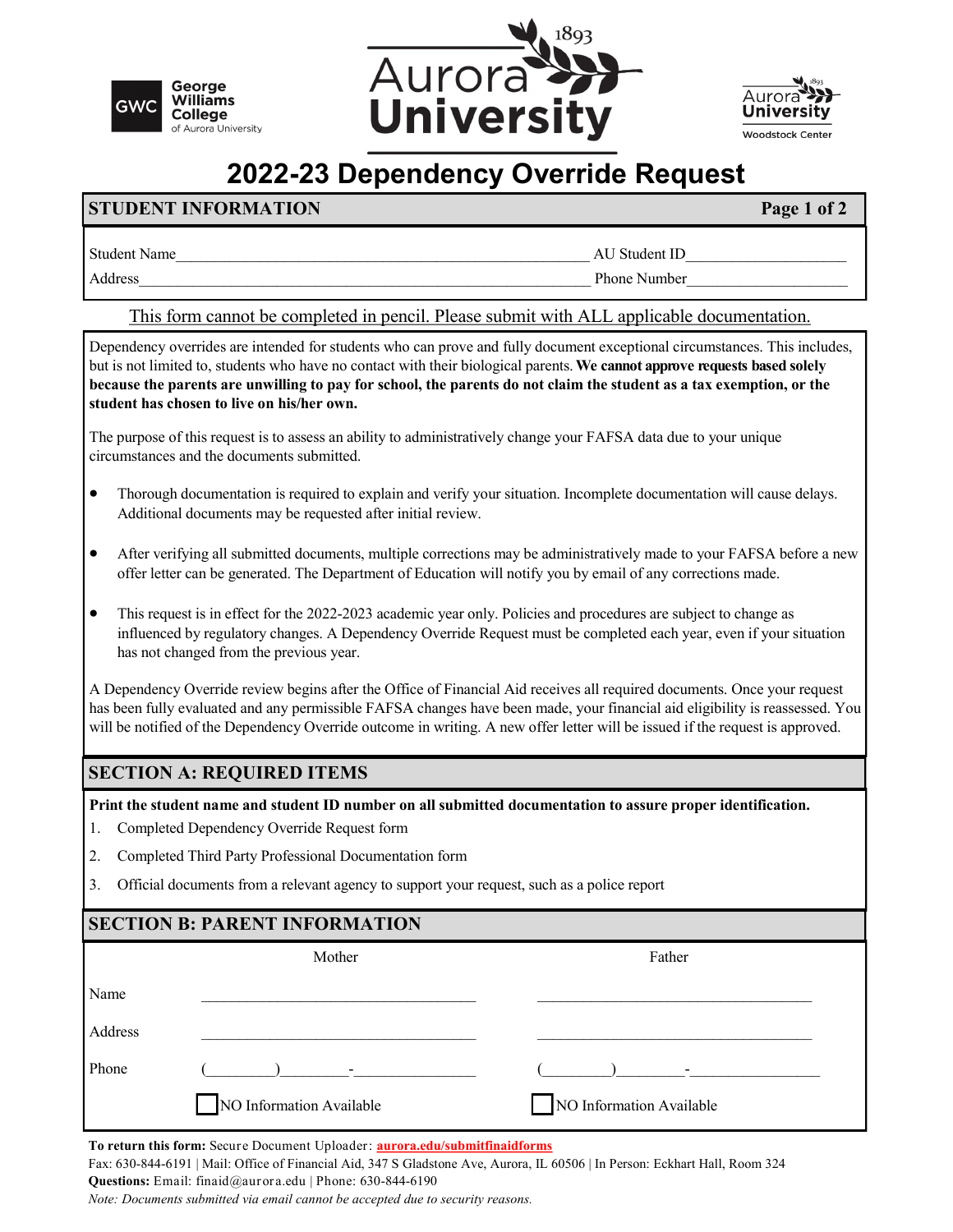#### **STUDENT INFORMATION Page 2 of 2**

| <b>Student Name</b>                                                 | AU Student ID |  |  |
|---------------------------------------------------------------------|---------------|--|--|
| <b>SECTION C: CIRCUMSTANCES AND PERSONAL STATEMENT</b>              |               |  |  |
| When was the last time you lived with your parent(s)?               | Month/Year    |  |  |
| When was the last time you had any contact with your parent(s)?     | Month/Year    |  |  |
| When did your parent(s) last provide any form of financial support? | Month/Year    |  |  |
|                                                                     |               |  |  |

 $\mathcal{L}_\mathcal{L} = \{ \mathcal{L}_\mathcal{L} = \{ \mathcal{L}_\mathcal{L} = \{ \mathcal{L}_\mathcal{L} = \{ \mathcal{L}_\mathcal{L} = \{ \mathcal{L}_\mathcal{L} = \{ \mathcal{L}_\mathcal{L} = \{ \mathcal{L}_\mathcal{L} = \{ \mathcal{L}_\mathcal{L} = \{ \mathcal{L}_\mathcal{L} = \{ \mathcal{L}_\mathcal{L} = \{ \mathcal{L}_\mathcal{L} = \{ \mathcal{L}_\mathcal{L} = \{ \mathcal{L}_\mathcal{L} = \{ \mathcal{L}_\mathcal{$ 

#### **Please attach additional sheets if space is needed for any of the questions below.**

As clearly as possible, explain your present living arrangements.

How do you financially support yourself and your living expenses?

Please explain and provide documentation for your exceptional circumstance(s). Be sure to describe in detail the relationship between you and your parents.

 $\mathcal{L}_\text{max}$ 

 $\mathcal{L}_\text{max}$ 

 $\mathcal{L}_\text{max}$ 

 $\mathcal{L}_\mathcal{L} = \{ \mathcal{L}_\mathcal{L} = \{ \mathcal{L}_\mathcal{L} = \{ \mathcal{L}_\mathcal{L} = \{ \mathcal{L}_\mathcal{L} = \{ \mathcal{L}_\mathcal{L} = \{ \mathcal{L}_\mathcal{L} = \{ \mathcal{L}_\mathcal{L} = \{ \mathcal{L}_\mathcal{L} = \{ \mathcal{L}_\mathcal{L} = \{ \mathcal{L}_\mathcal{L} = \{ \mathcal{L}_\mathcal{L} = \{ \mathcal{L}_\mathcal{L} = \{ \mathcal{L}_\mathcal{L} = \{ \mathcal{L}_\mathcal{$ 

### **SECTION D: CERTIFICATION**

I certify that the information I have provided regarding my request is true, complete, and accurate to the best of my knowledge. **I understand this information can be used to override federal regulations and submit corrections to my FAFSA.** By signing this application I agree, if asked, to provide information that will verify the accuracy of my request. I understand that if I purposely give false or misleading information in connection with my application for federal student aid, I may be fined, sent to prison, or both.

I understand that if I move back with my parent(s) or receive any kind of parental support, I must report this to the Office of Financial Aid immediately.

 $\mathcal{L}_\mathcal{L} = \mathcal{L}_\mathcal{L} = \mathcal{L}_\mathcal{L} = \mathcal{L}_\mathcal{L} = \mathcal{L}_\mathcal{L} = \mathcal{L}_\mathcal{L} = \mathcal{L}_\mathcal{L} = \mathcal{L}_\mathcal{L} = \mathcal{L}_\mathcal{L} = \mathcal{L}_\mathcal{L} = \mathcal{L}_\mathcal{L} = \mathcal{L}_\mathcal{L} = \mathcal{L}_\mathcal{L} = \mathcal{L}_\mathcal{L} = \mathcal{L}_\mathcal{L} = \mathcal{L}_\mathcal{L} = \mathcal{L}_\mathcal{L}$ 

| Student Signature $\rightarrow$ Must be drawn and not typed. | Date |
|--------------------------------------------------------------|------|
|--------------------------------------------------------------|------|